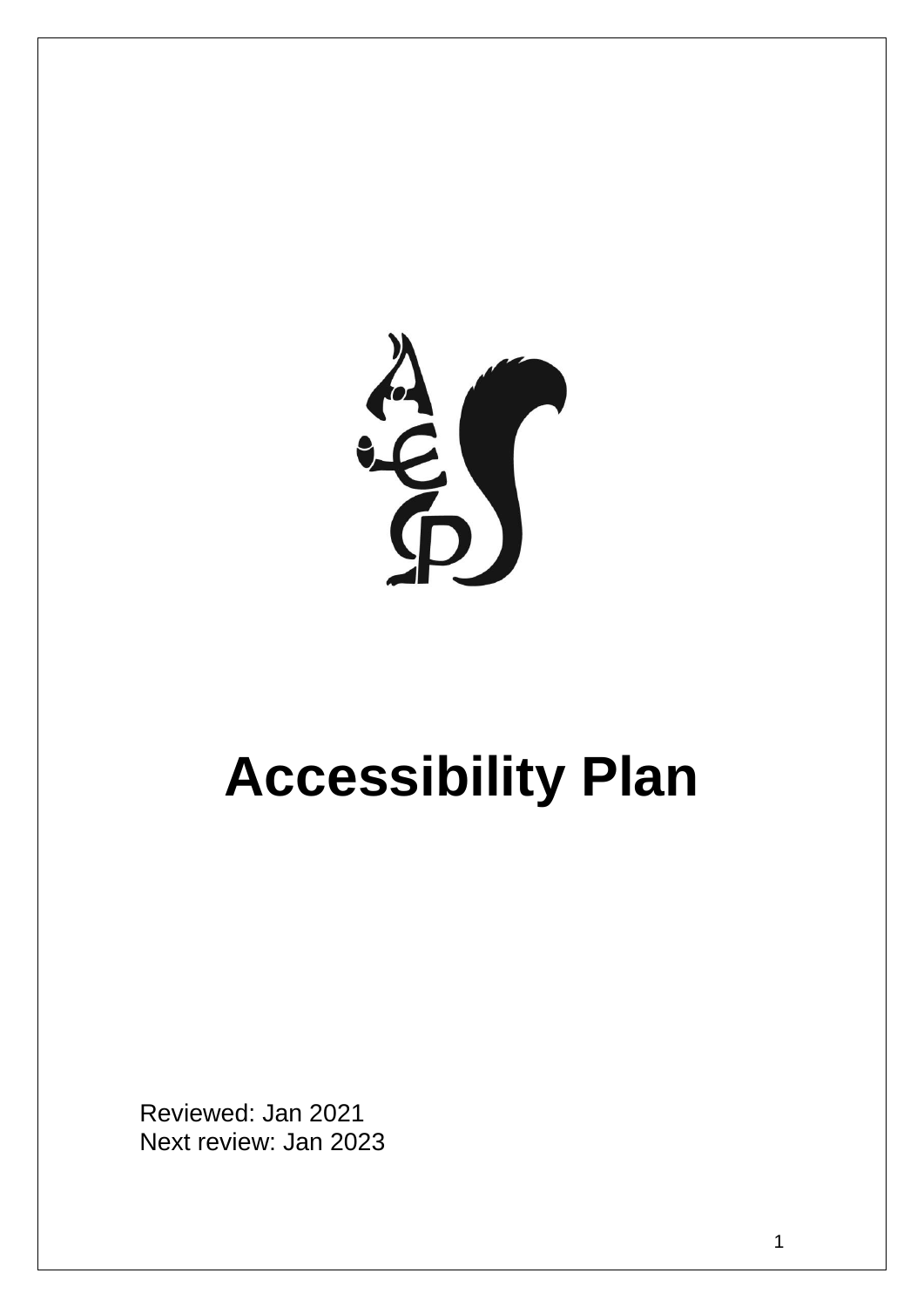Alderley Edge Community Primary School Accessibility Plan Approved by GB Assets Committee – Spring 2021

### **ACCESSIBILITY PLAN**

# **Alderley Edge Primary School**

- 1. Alderley Edge Community Primary school is committed to providing a fully accessible environment which values and includes all pupils, staff, parents and visitors regardless of their education, physical, sensory, social, spiritual, emotional and cultural needs. It is committed to challenging negative attitudes about disability and accessibility and to developing a culture of awareness, tolerance and inclusion. The school recognises its duty under the DDA :
	- ➢ not to discriminate against disabled pupils in their admissions and exclusions, and provision of education and associated services
	- $\triangleright$  not to treat disabled pupils less favourably
	- $\triangleright$  to take reasonable steps to avoid putting disabled pupils at a substantial disadvantage
	- $\triangleright$  to publish an Accessibility Plan.
- 2. The school provides all pupils with a broad and balanced curriculum, differentiated and adjusted to meet the needs of individual pupils and their preferred learning styles; and endorses the key principles in the National Curriculum, which underpin the development of a more inclusive curriculum:
	- $\triangleright$  setting suitable learning challenges
	- $\triangleright$  responding to pupils' diverse learning needs
	- ➢ overcoming potential barriers to learning and assessment for individuals and groups of pupils.
- 3. The school building dates from 1854 and as such presents numerous challenges in terms of access. Some areas are inaccessible to some users depending on their level of disability. It is not physically or financially viable to modernise them and make them fully accessible.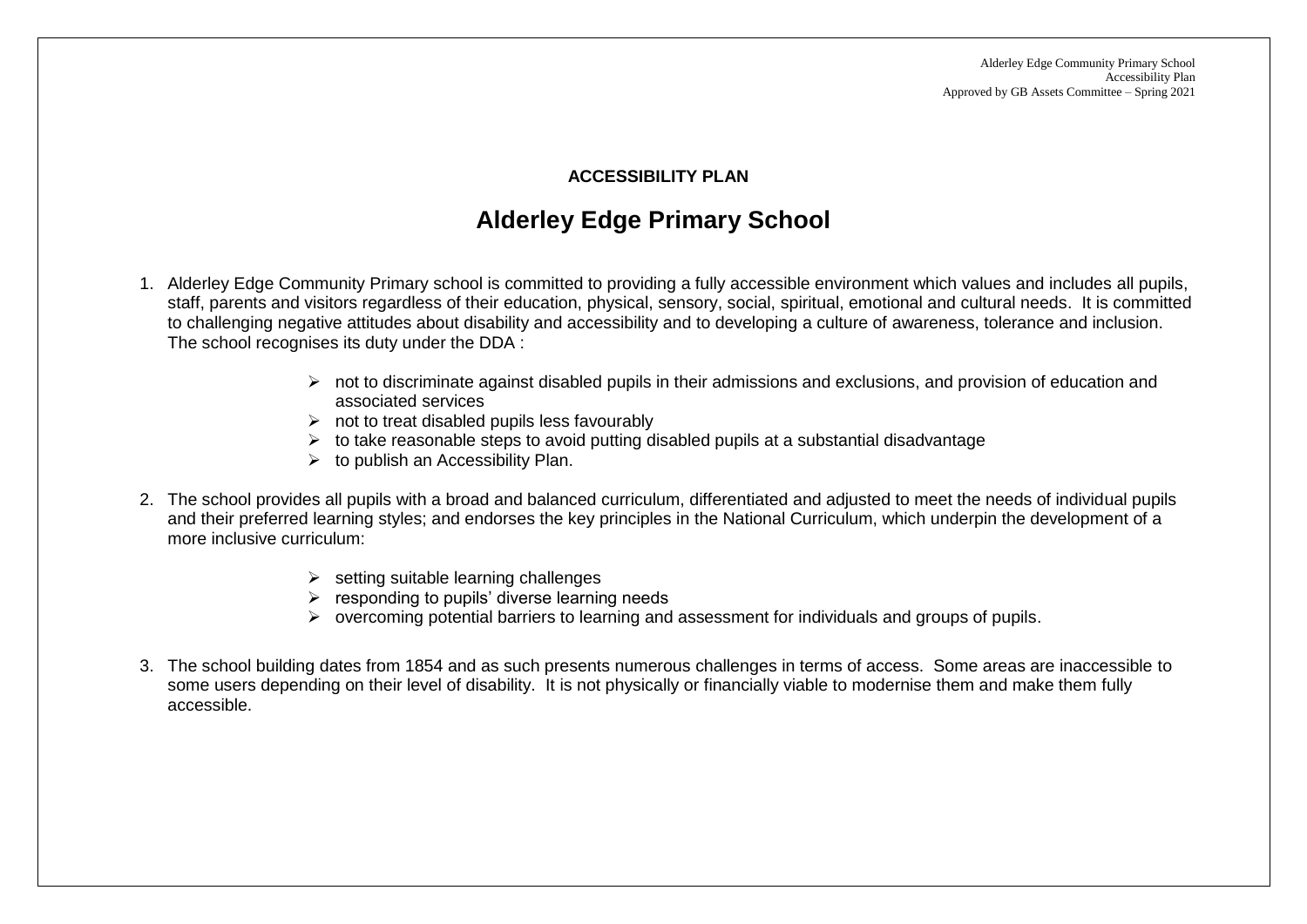Alderley Edge Community Primary School Accessibility Plan Approved by GB Assets Committee – Spring 2021

#### 4. The 3 areas to be considered in this action plan are:

#### **a) Improving Education and related activities**

The school will continue to seek and follow the advice of LA services, such as specialist teacher advisers and SEN inspectors/advisers, and of appropriate health professionals from the local NHS Trusts.

#### **b) Improving the Physical environment**

The school will take account of the needs of pupils and visitors with physical difficulties and sensory impairments when planning and undertaking future improvements and refurbishments of the site and premises, such as improved access, lighting, acoustic treatment and colour schemes, and more accessible facilities and fittings.

#### **c) Improving the Provision of information**

The school will make itself aware of local services, including those provided through the LA, for providing information in alternative formats when required or requested.

- 5. The Governing Body are developing new Action Plans, relating to these key aspects of accessibility. These plans will be reviewed and adjusted on an annual basis. New Plans will be drawn up every three years. The existing accessibility audit and plans can be downloaded as a separate document.
- 6. We acknowledge that there is a need for ongoing awareness raising and training for staff and governors in the matter of disability discrimination and the need to inform attitudes on this matter.
- 7. The Accessibility Plan should be read in conjunction with the following policies, strategies and documents:
	- Curriculum policy
	- Safeguarding Policy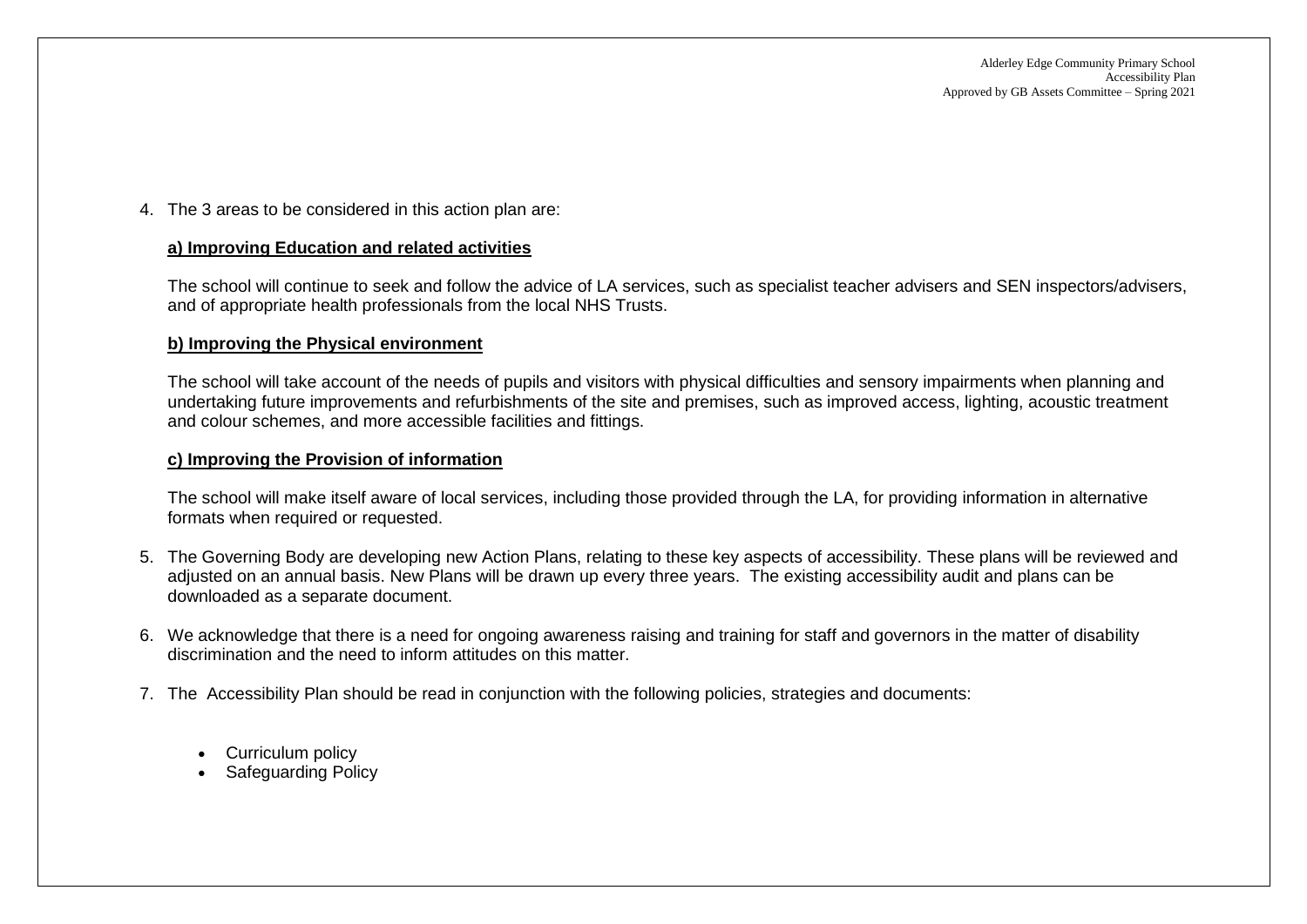- Teaching and Learning Policy
- Equality Policy
- CPD Policy
- Health & Safety Policy
- Educational Visits Policy
- Special Needs Policy
- Behaviour Management Policy
- School Improvement Plan
- Asset Management Plan
- School Prospectus
- Mission Statement
- 8. The School Prospectus will make reference to this Accessibility Plan.
- 9. Our Accessibility Plan will be monitored by the Assets Committee of the Full Governing Body and by Ofsted as part of their inspection cycle.
- 10. The school will work in partnership with the LA in developing and implementing this plan.
- 11. Our Accessibility Plan meets the requirements of the Disability Equality Scheme.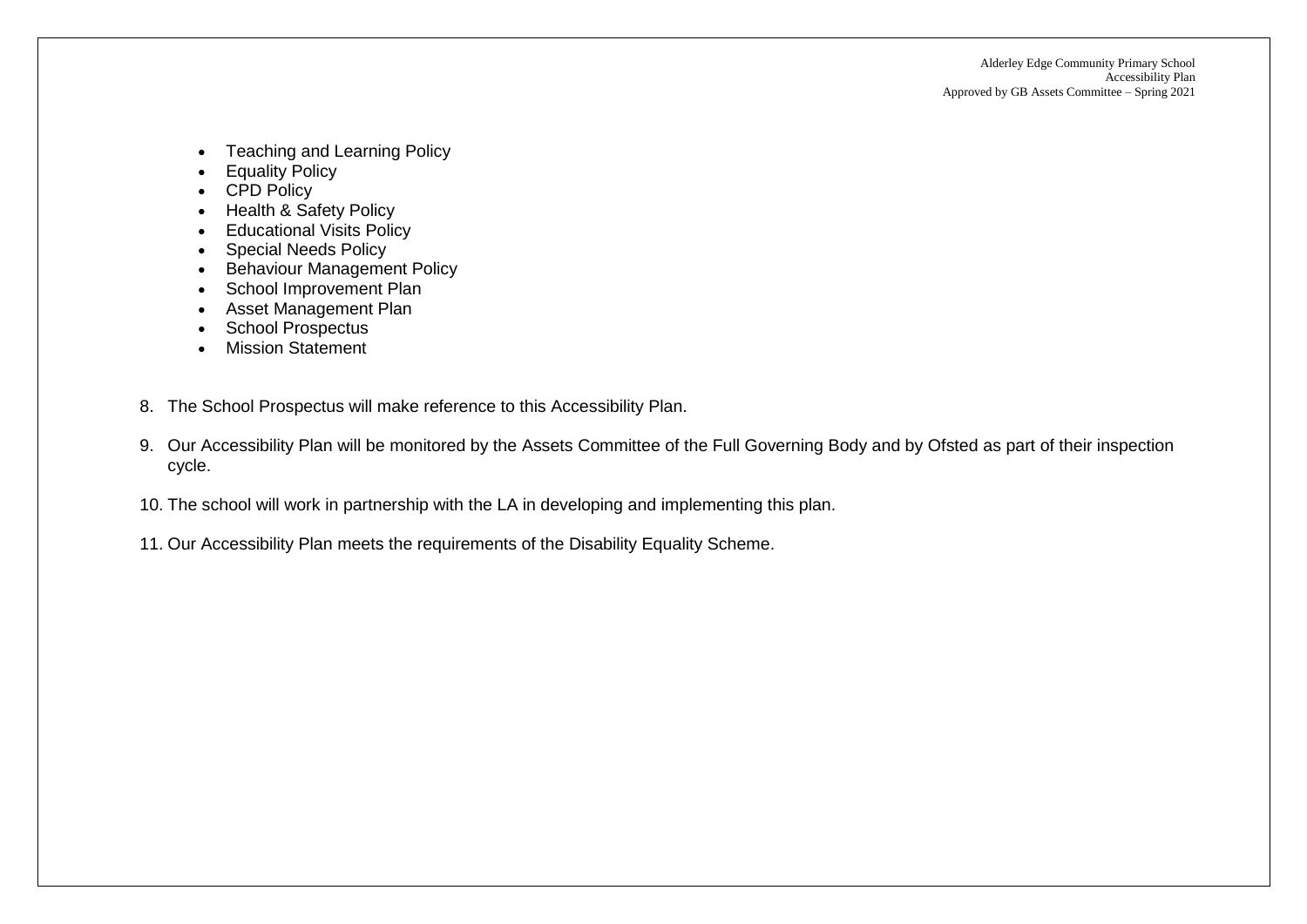# **Alderley Edge Community Primary School Accessibility Plan 2021-23**

# **Improving the Physical Access at Alderley Edge Community Primary School**

| Item                                                                                                                                                            | <b>Activity</b>                                                                                                                                                                                                                                      | Timescale | <b>Notes</b> |
|-----------------------------------------------------------------------------------------------------------------------------------------------------------------|------------------------------------------------------------------------------------------------------------------------------------------------------------------------------------------------------------------------------------------------------|-----------|--------------|
| Accessible car parking to be saved for those<br>who require easy access only                                                                                    | Use of accessible parking spaces to be<br>monitored and inappropriate use stopped.<br>Make parents with disability aware of<br>parking options                                                                                                       | Ongoing   |              |
| To continue to work with outside agencies to<br>establish and address issues with the school<br>building to meet the needs of stakeholders<br>with disabilities | Regular care plan meetings<br><b>EHCP</b> review meetings<br>Work with Outreach teams to take advice<br>on how to meet the needs of different<br>children<br>Work with school nurse and medical<br>agencies to meet medical needs of the<br>children | Ongoing   |              |
| Ramps, wheelchair accessible doors, toilets<br>and a first aid treatment area.                                                                                  | To consider future improvements to the<br>school building are compliant with DDA<br>rules and regulations and the Equality Act.                                                                                                                      | Ongoing   |              |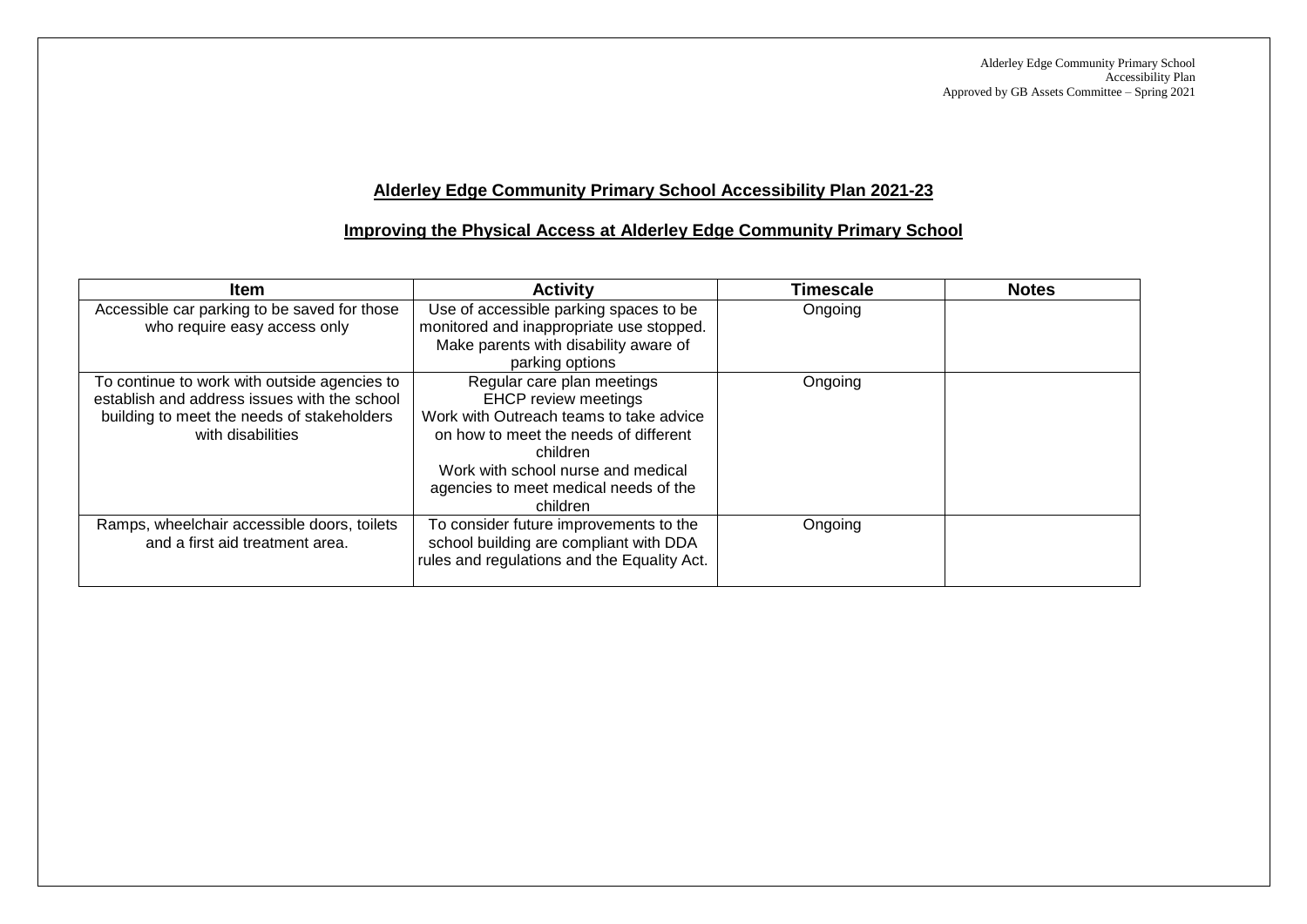### **Alderley Edge Community Primary School Accessibility Plan 2021-23**

# **Improving the Curriculum Access at Alderley Edge Community Primary School**

| <b>Target</b>                                                                                                                                                                        | <b>Strategy</b>                                                                                                                                                                                                                                                                                                                                            | <b>Outcome</b>                                                                                                                                                                                                                                                                                                                                                           | <b>Timeframe</b>                                                                                                                        | <b>Achievement</b>                                                         |
|--------------------------------------------------------------------------------------------------------------------------------------------------------------------------------------|------------------------------------------------------------------------------------------------------------------------------------------------------------------------------------------------------------------------------------------------------------------------------------------------------------------------------------------------------------|--------------------------------------------------------------------------------------------------------------------------------------------------------------------------------------------------------------------------------------------------------------------------------------------------------------------------------------------------------------------------|-----------------------------------------------------------------------------------------------------------------------------------------|----------------------------------------------------------------------------|
| To ensure ongoing training<br>to provide support for staff<br>in working with a variety of<br>needs.                                                                                 | Respond to differing needs<br>in the school by providing<br>relevant training.<br>Continue to work with<br>outside agencies to<br>support the staff in meeting<br>the needs of the different<br>children.<br>Ongoing program of CPD<br>for the staff linked to<br>different learning needs<br>e.g ASD, ADHD, Spld,<br>Speech and Language<br>difficulties. | SENDCo to be aware of additional<br>needs in school and coming into school<br>and ensure appropriate training is<br>provided to meet those needs.<br>Effective liaison with outside agencies to<br>support staff in teaching additional<br>needs.<br>CPD plan to contain ongoing training to<br>address additional needs in school -<br>SPId, Speech and language, ESBD. | Ongoing<br>CPD plan<br>produced yearly<br>and reviewed in<br>conjunction with<br><b>Improving Schools</b><br>Plan and Strategic<br>Plan | <b>SENDCo</b><br><b>SLT</b>                                                |
| To continue to develop the<br>use of learning support<br>assistants to deliver<br>intervention strategies to<br>support with different<br>learning, physical and<br>emotional needs. | To continually look for<br>additional programmes to<br>support the needs of the<br>children.                                                                                                                                                                                                                                                               | A range of intervention programmes<br>delivered.<br>LSAs trained in delivering intervention<br>strategies.                                                                                                                                                                                                                                                               | Ongoing                                                                                                                                 | <b>SENDCo</b>                                                              |
| To ensure all out-of-school<br>activities continue to be<br>planned for so they are<br>accessible to the whole<br>range of pupils.                                                   | Review all out-of-school<br>provision to ensure<br>compliance with<br>legislation. Staff to be<br>aware of needs of the<br>children when planning the<br>trip and put into place                                                                                                                                                                           | All out-of-school activities will be<br>conducted in an inclusive environment<br>with providers that comply with all<br>current and future legislative<br>requirements.<br>All possible measures are taken to<br>ensure that out of school activities are                                                                                                                | Ongoing<br>Activities reviewed<br>regularly.                                                                                            | Increase in access to all<br>school activities for all<br>disabled pupils. |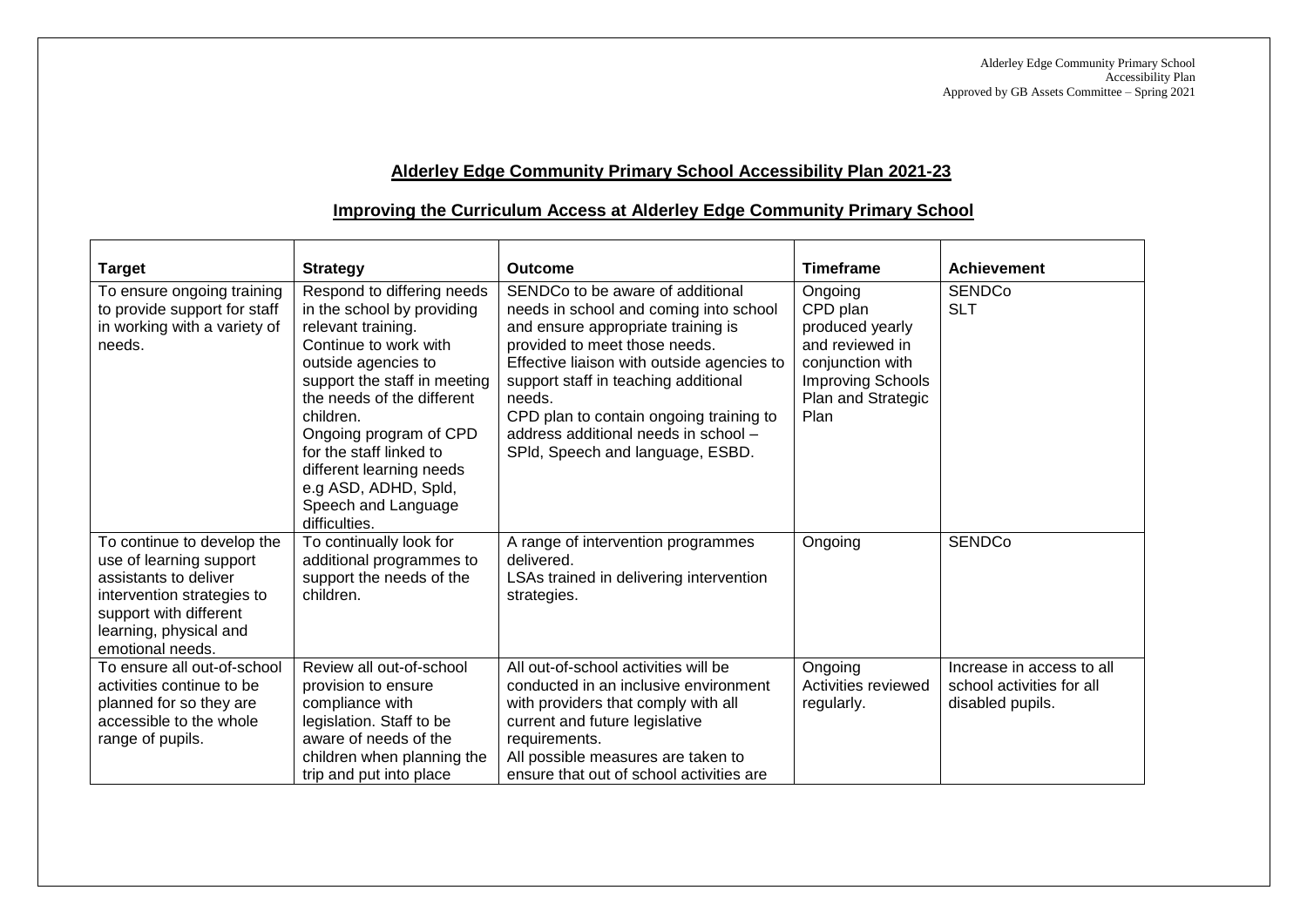|                                                                                                          | strategies to ensure the<br>trip/activity is accessible.                                                                                                                              | accessible to all.<br>A range of out of school activities<br>provided that are accessible to all.<br>Adjustments made to ensure activities<br>are accessible to all.<br>Use of disability access coaches when<br>possible for main visits |         |                                                         |
|----------------------------------------------------------------------------------------------------------|---------------------------------------------------------------------------------------------------------------------------------------------------------------------------------------|-------------------------------------------------------------------------------------------------------------------------------------------------------------------------------------------------------------------------------------------|---------|---------------------------------------------------------|
| Classrooms are optimally<br>organised to promote the<br>participation and<br>independence of all pupils. | Review and implement a<br>preferred layout of furniture<br>and equipment to support<br>the learning process in<br>individual classes/learning<br>spaces both indoors and<br>outdoors. | Adjustments to accommodate the needs<br>of individual pupils are made in advance<br>so that disruption to curriculum time is<br>minimised.                                                                                                | Ongoing | Increase in access to the<br><b>National Curriculum</b> |